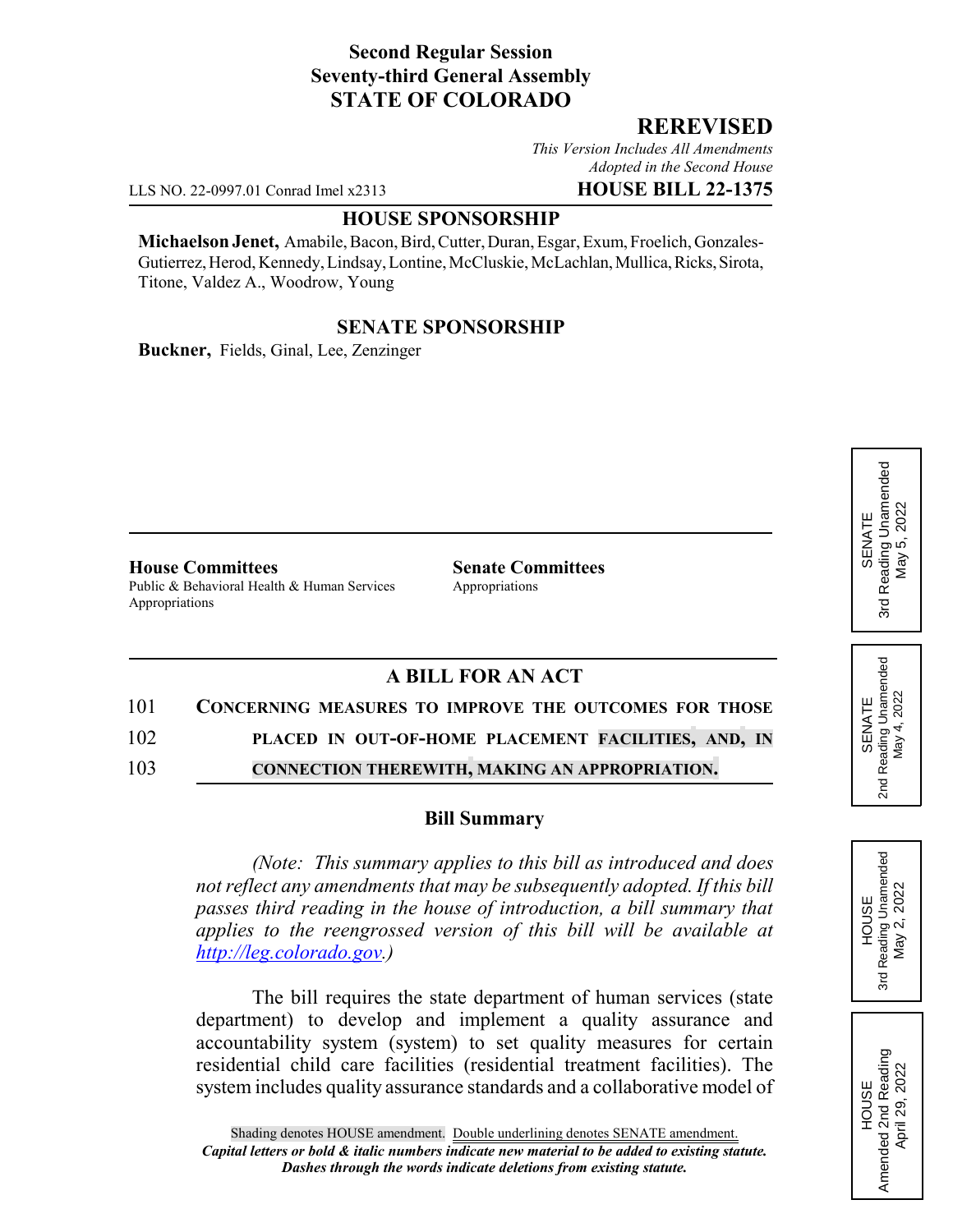quality improvement in which providers and oversight agencies work together to ensure that residential treatment facilities meet the quality assurance standards. The state department must enter into an agreement with an institution of higher education to collaborate and assist the state department with developing the system.

The state department shall implement the system statewide on or before July 1, 2026. Prior to implementing the system statewide, the state department shall convene an advisory group to advise the state department on the development of the system and convene an implementation team to run a pilot program of the system. The state department is required to annually report to the general assembly about the system.

The bill creates the Timothy Montoya task force to prevent children from running away from out-of-home placement (task force) in the office of the child protection ombudsman. The task force must analyze the root causes of why children run away from out-of-home placement; develop a consistent, prompt, and effective response to recover missing children; and address the safety and well-being of a child who has run away upon the child's return to out-of-home placement.

The office of the child protection ombudsman must enter into an agreement with an institution of higher education to perform research that supports the task force's work and conduct focus groups with children in out-of-home placement, young adults who have aged out of the child protection system, and out-of-home placement providers.

The task force is required to issue a preliminary report by October 1, 2023, and a final report by October 1, 2024, that each include the task force's findings and recommendations to reduce the number children who run away from out-of-home placement.

<sup>1</sup> *Be it enacted by the General Assembly of the State of Colorado:* 2 3 **SECTION 1.** In Colorado Revised Statutes, **add** 19-3.3-111 as 4 follows: 5 **19-3.3-111. Task force to prevent youth from running from** 6 **out-of-home placement - creation - membership - duties - report** 7 **-definitions - repeal.** (1) AS USED IN THIS SECTION, UNLESS THE CONTEXT 8 OTHERWISE REQUIRES: 9 (a) "CHILD" MEANS A PERSON UNDER EIGHTEEN YEARS OF AGE.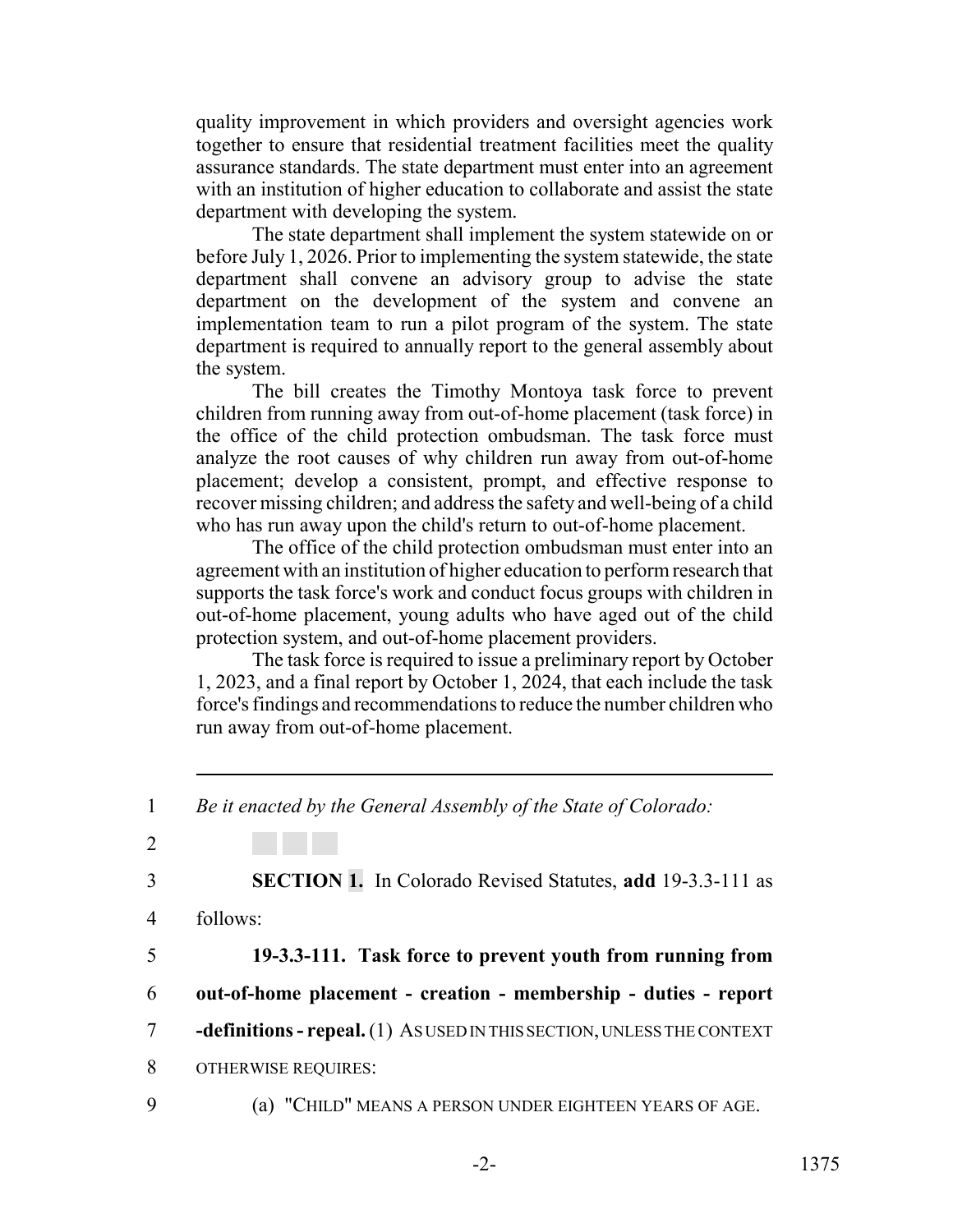(b) "CHILDREN WHO HAVE RUN AWAY" MEANS A CHILD WHO HAS LEFT AND REMAINS AWAY FROM OUT-OF-HOME PLACEMENT WITHOUT THE PERMISSION OF THE CHILD'S PARENT, CAREGIVER, OR LEGAL GUARDIAN.

 (c) "INSTITUTION OF HIGHER EDUCATION" MEANS A POSTSECONDARY INSTITUTION THAT ENTERS INTO AN AGREEMENT WITH THE CHILD PROTECTION OMBUDSMAN TO PERFORM RESEARCH AND CONDUCT FOCUS GROUPS.

8 (d) "OUT-OF-HOME PLACEMENT" MEANS PLACEMENT IN A RESIDENTIAL CHILD CARE FACILITY OR FOSTER CARE HOME, AS EACH IS 10 DEFINED IN SECTION 26-6-102.

 (e) "OUT-OF-HOME PLACEMENT PROVIDER" OR "PROVIDER" INCLUDES A LICENSED OUT-OF-HOME PLACEMENT PROVIDER AND A FOSTER PARENT APPROVED BY A COUNTY DEPARTMENT OF HUMAN OR SOCIAL SERVICES.

 (f) "TASK FORCE" MEANS THE TIMOTHY MONTOYA TASK FORCE TO PREVENT CHILDREN FROM RUNNING AWAY FROM OUT-OF-HOME PLACEMENT ESTABLISHED IN THIS SECTION.

 (2) (a) THERE IS CREATED IN THE OFFICE OF THE CHILD PROTECTION OMBUDSMAN THE TIMOTHY MONTOYA TASK FORCE TO PREVENT CHILDREN FROM RUNNING AWAY FROM OUT-OF-HOME PLACEMENT. THE TASK FORCE IS ESTABLISHED TO ANALYZE THE ROOT 22 CAUSES OF WHY CHILDREN RUN AWAY FROM OUT-OF-HOME PLACEMENT; DEVELOP A CONSISTENT, PROMPT, AND EFFECTIVE RESPONSE TO RECOVER 24 MISSING CHILDREN; AND ADDRESS THE SAFETY AND WELL-BEING OF A CHILD UPON THE CHILD'S RETURN TO OUT-OF-HOME PLACEMENT.

 (b) THE OFFICE SHALL ENTER INTO AN AGREEMENT WITH AN INSTITUTION OF HIGHER EDUCATION WITH EXPERIENCE IN CHILD WELFARE

-3- 1375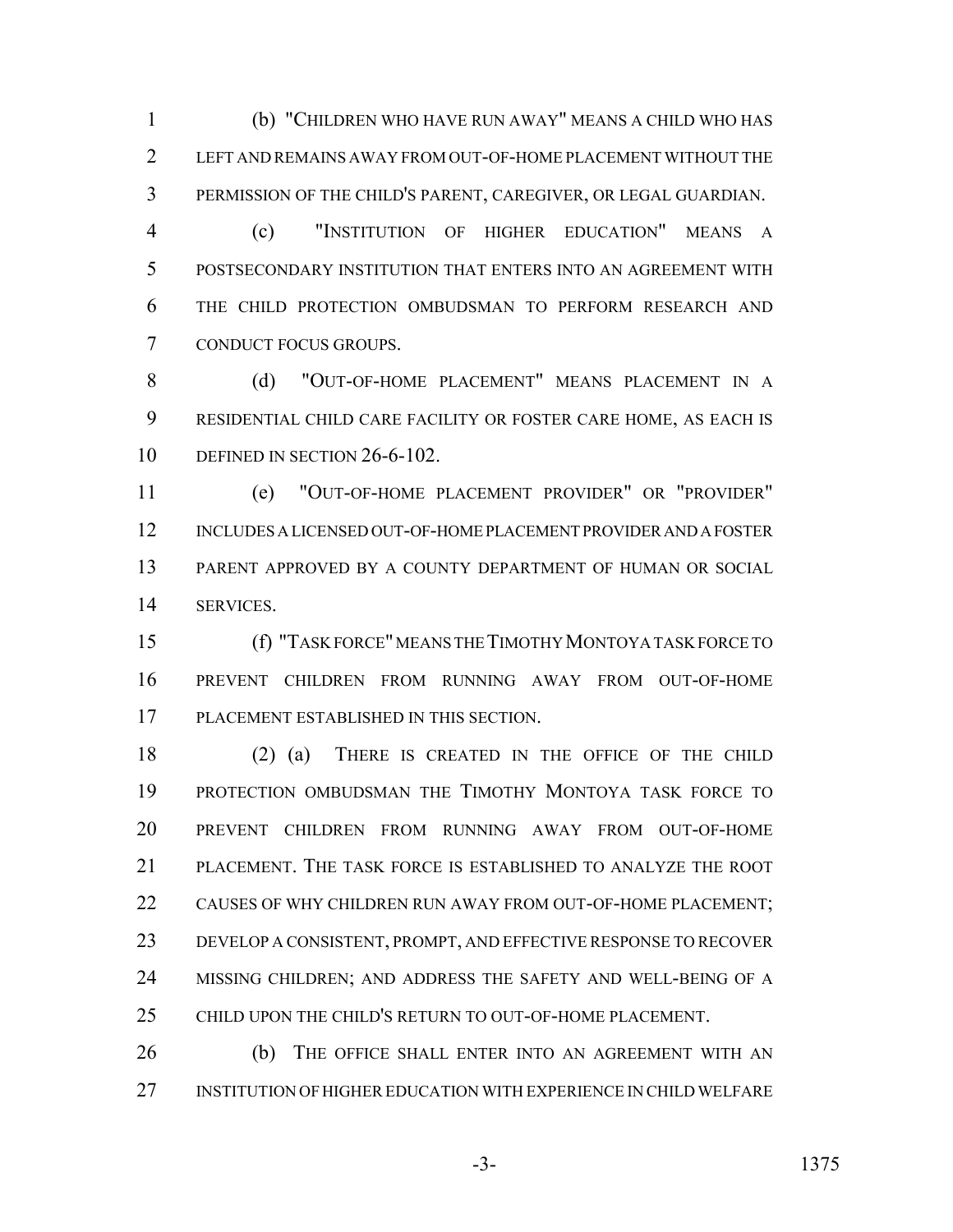RESEARCH TO PERFORM RESEARCH TO SUPPORT THE TASK FORCE'S WORK 2 AND CONDUCT THE FOCUS GROUPS DESCRIBED IN SUBSECTION (6) OF THIS SECTION.

 (3) (a) THE TASK FORCE CONSISTS OF THE FOLLOWING MEMBERS: (I) THE CHILD PROTECTION OMBUDSMAN, OR THE OMBUDSMAN'S DESIGNEE;

 (II) THE EXECUTIVE DIRECTOR OF THE DEPARTMENT OF HUMAN SERVICES, OR THE EXECUTIVE DIRECTOR'S DESIGNEE;

 (III) A REPRESENTATIVE OF THE DIVISION OF YOUTH SERVICES WITHIN THE STATE DEPARTMENT OF HUMAN SERVICES, APPOINTED BY THE 11 EXECUTIVE DIRECTOR OF THE DEPARTMENT OF HUMAN SERVICES;

**(IV)** A REPRESENTATIVE OF THE DIVISION OF CHILD WELFARE WITHIN THE STATE DEPARTMENT OF HUMAN SERVICES, APPOINTED BY THE 14 EXECUTIVE DIRECTOR OF THE DEPARTMENT OF HUMAN SERVICES;

 (V) THE DIRECTOR OF THE OFFICE OF THE CHILD'S REPRESENTATIVE, OR THE DIRECTOR'S DESIGNEE;

 (VI) THE EXECUTIVE DIRECTOR OF THE DEPARTMENT OF PUBLIC 18 SAFETY, OR THE EXECUTIVE DIRECTOR'S DESIGNEE; AND

 (VII) THE FOLLOWING MEMBERS, APPOINTED BY THE CHILD PROTECTION OMBUDSMAN:

**(A) TWO MEMBERS WHO REPRESENT A COUNTY DEPARTMENT OF**  HUMAN OR SOCIAL SERVICES THAT DELIVERS CHILD WELFARE SERVICES, ONE WHO MUST BE FROM AN URBAN COUNTY AND THE OTHER FROM A RURAL COUNTY;

 (B) A REPRESENTATIVE FROM A STATEWIDE ORGANIZATION THAT 26 SUPPORTS VICTIMS OF HUMAN TRAFFICKING;

**(C) A REPRESENTATIVE FROM A STATEWIDE ASSOCIATION THAT**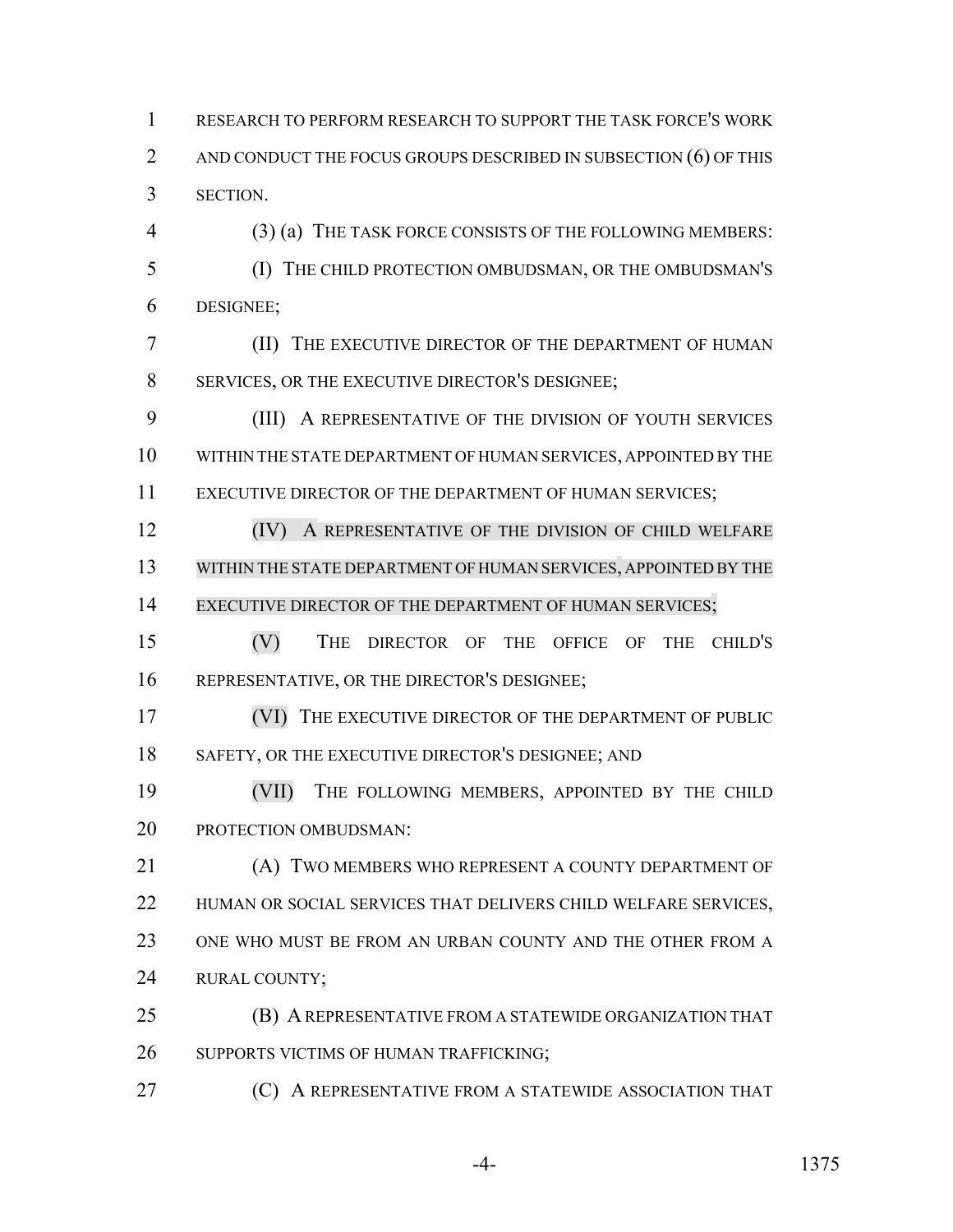REPRESENTS DIRECTORS OF COUNTY HUMAN OR SOCIAL SERVICES AGENCIES;

 (D) TWO FOSTER PARENTS CERTIFIED BY A COUNTY DEPARTMENT OF HUMAN OR SOCIAL SERVICES;

 (E) TWO KINSHIP PROVIDERS CERTIFIED BY A COUNTY DEPARTMENT OF HUMAN OR SOCIAL SERVICES;

 (F) A REPRESENTATIVE OF A STATEWIDE ASSOCIATION THAT REPRESENTS CHILD PLACEMENT AGENCIES, AS DEFINED IN SECTION 26-6-102;

10 (G) A REPRESENTATIVE OF A STATEWIDE ASSOCIATION OF FAMILY AND CHILDREN'S AGENCIES;

 (H) A REPRESENTATIVE OF AN OUT-OF-HOME PLACEMENT 13 PROVIDER THAT SERVES CHILDREN IN THE CHILD WELFARE SYSTEM;

 (I) A YOUNG ADULT WHO IS UNDER TWENTY-TWO YEARS OF AGE WHO HAS EXPERIENCED RESIDENTIAL CARE PLACEMENT;

16 (J) TWO MEMBERS WHO ARE A PARENT OR FAMILY MEMBER OF A CHILD WHO HAS RUN AWAY FROM OUT-OF-HOME PLACEMENT;

**(K)** A REPRESENTATIVE OF A NONPROFIT ORGANIZATION THAT SERVES CHILDREN OR YOUTH WHO HAVE RUN AWAY FROM OUT-OF-HOME PLACEMENT;

 (L) A REPRESENTATIVE OF THE CHIEFS OF POLICE, RECOMMENDED 22 BY THE PRESIDENT OF A STATEWIDE ORGANIZATION REPRESENTING THE 23 CHIEFS OF POLICE; AND

**(M) TWO REPRESENTATIVES OF POLICE OFFICERS, ONE OF WHOM**  MUST BE FROM A RURAL JURISDICTION AND ONE OF WHOM MUST BE FROM 26 AN URBAN JURISDICTION, BOTH RECOMMENDED BY THE PRESIDENT OF A 27 STATEWIDE ORGANIZATION REPRESENTING POLICE OFFICERS.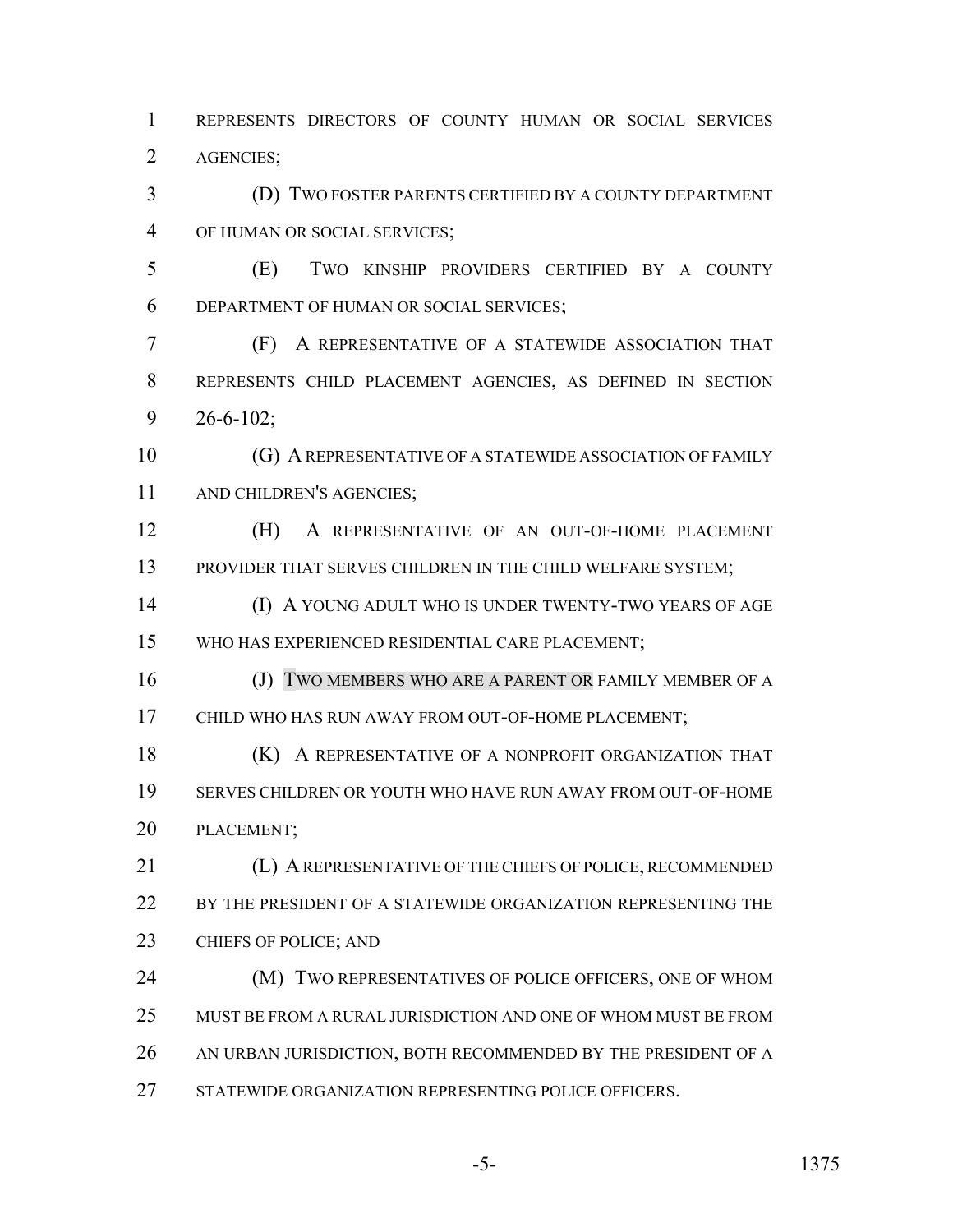(b) (I) IN MAKING APPOINTMENTS PURSUANT TO SUBSECTION (3)(a)(VII) OF THIS SECTION, THE CHILD PROTECTION OMBUDSMAN SHALL SELECT MEMBERS WHO REPRESENT DIVERSE GEOGRAPHIC LOCATIONS, RACE AND ETHNICITY, GENDER, RELIGION, AND SOCIOECONOMIC STATUS.

 (II) THE APPOINTING AUTHORITIES SHALL MAKE THEIR APPOINTMENTS ON OR BEFORE SEPTEMBER 1, 2022. THE TERM OF THE APPOINTMENT IS FOR THE DURATION OF THE TASK FORCE.THE APPOINTING AUTHORITY SHALL FILL ANY VACANCY SUBJECT TO THE SAME QUALIFICATIONS AS THE INITIAL APPOINTMENT.

 (c) EACH MEMBER OF THE TASK FORCE SERVES WITHOUT COMPENSATION. MEMBERS APPOINTED PURSUANT TO SUBSECTIONS 12 (3)(a)(VII)(D), (3)(a)(VII)(E), (3)(a)(VII)(I), AND (3)(a)(VII)(J) OF THIS SECTION MAY BE REIMBURSED FOR REASONABLE EXPENSES INCURRED WHILE SERVING ON THE TASK FORCE.

 (d) THE CHILD PROTECTION OMBUDSMAN, OR THE OMBUDSMAN'S DESIGNEE, IS THE CHAIR OF THE TASK FORCE. AT ITS FIRST MEETING, THE TASK FORCE SHALL SELECT A VICE-CHAIR FROM AMONG ITS MEMBERS.THE CHAIR AND THE VICE-CHAIR SERVE FOR THE DURATION OF THE TASK FORCE.

20 (4) THE CHILD PROTECTION OMBUDSMAN SHALL CONVENE THE FIRST MEETING OF THE TASK FORCE NO LATER THAN OCTOBER 1, 2022. THE TASK FORCE SHALL MEET AT LEAST ONCE EVERY TWO MONTHS UNTIL THE TASK FORCE SUBMITS ITS FINAL REPORT DESCRIBED IN SUBSECTION (7)(b) OF THIS SECTION, AND ADDITIONALLY AT THE CALL OF THE CHAIR AS NECESSARY TO COMPLETE ITS DUTIES. THE TASK FORCE MAY MEET ELECTRONICALLY.THE OFFICE SHALL PROVIDE STAFF SUPPORT NECESSARY 27 FOR THE ADVISORY GROUP TO CARRY OUT ITS DUTIES. AT THE REQUEST OF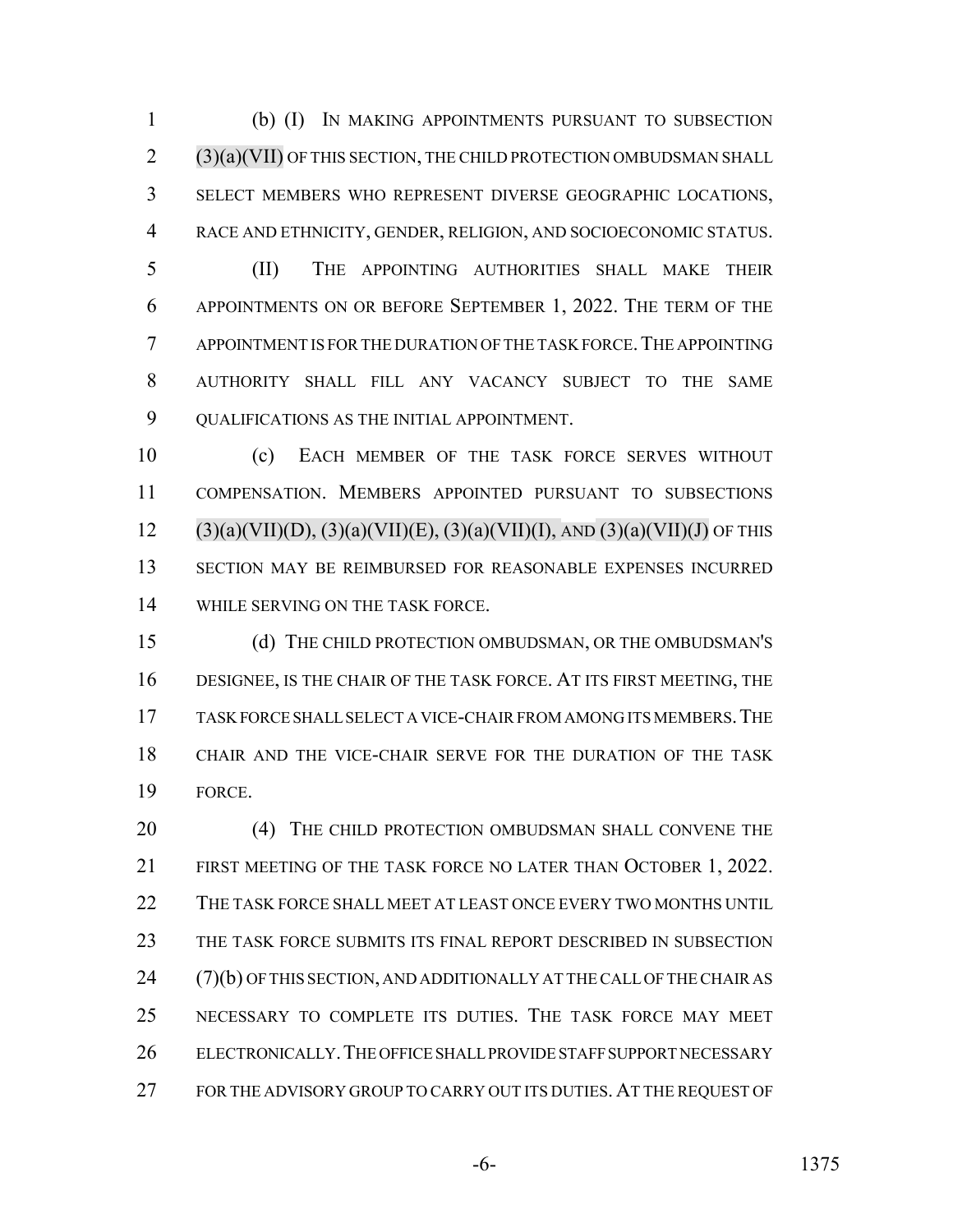THE TASK FORCE, THE INSTITUTION OF HIGHER EDUCATION SHALL PERFORM RESEARCH TO SUPPORT THE TASK FORCE'S WORK.

(5) THE TASK FORCE SHALL:

 (a) ANALYZE THE SUFFICIENCY OF STATEWIDE DATA THAT MEASURES THE QUANTITATIVE AND QUALITATIVE EXPERIENCES OF CHILDREN WHO HAVE RUN AWAY FROM OUT-OF-HOME PLACEMENT;

 (b) ANALYZE THE ROOT CAUSES OF WHY CHILDREN RUN AWAY FROM OUT-OF-HOME PLACEMENT;

 (c) IDENTIFY AND ANALYZE BEHAVIORS THAT CONSTITUTE RUNNING AWAY FROM OUT-OF-HOME PLACEMENT, ANALYZE DIFFERENCES BETWEEN RUNAWAY BEHAVIOR AND AGE-APPROPRIATE BEHAVIORS 12 OUTSIDE OF THE HOME OR OUT-OF-HOME PLACEMENT, AND IDENTIFY BEHAVIORS THAT SHOULD LEAD TO A PERSON OR FACILITY FILING A 14 MISSING PERSON REPORT ABOUT A CHILD;

 (d) ANALYZE THE RELATIONSHIP BETWEEN CHILDREN WHO HAVE RUN AWAY FROM OUT-OF-HOME PLACEMENT AND THE LIKELIHOOD THAT 17 THE CHILD WILL BECOME A VICTIM OF CRIME;

 (e) ANALYZE THE COMPREHENSIVENESS AND EFFECTIVENESS OF EXISTING STATE LAWS AND REGULATIONS, AND PLACEMENT FACILITY PROTOCOLS, TO RESPOND TO A CHILD'S THREAT TO RUN AWAY FROM 21 OUT-OF-HOME PLACEMENT AND FOR PROMPTLY REPORTING, LOCATING, 22 EVALUATING, AND TREATING CHILDREN WHO HAVE RUN AWAY;

 (f) ANALYZE BEST PRACTICES STATEWIDE AND NATIONALLY FOR PREVENTING AND ADDRESSING RUNAWAY BEHAVIOR, INCLUDING IDENTIFYING METHODS TO DETER CHILDREN FROM RUNNING AWAY FROM OUT-OF-HOME PLACEMENT;

(g) ANALYZE HOW ENTITIES RESPONSIBLE FOR THE CARE OF

-7- 1375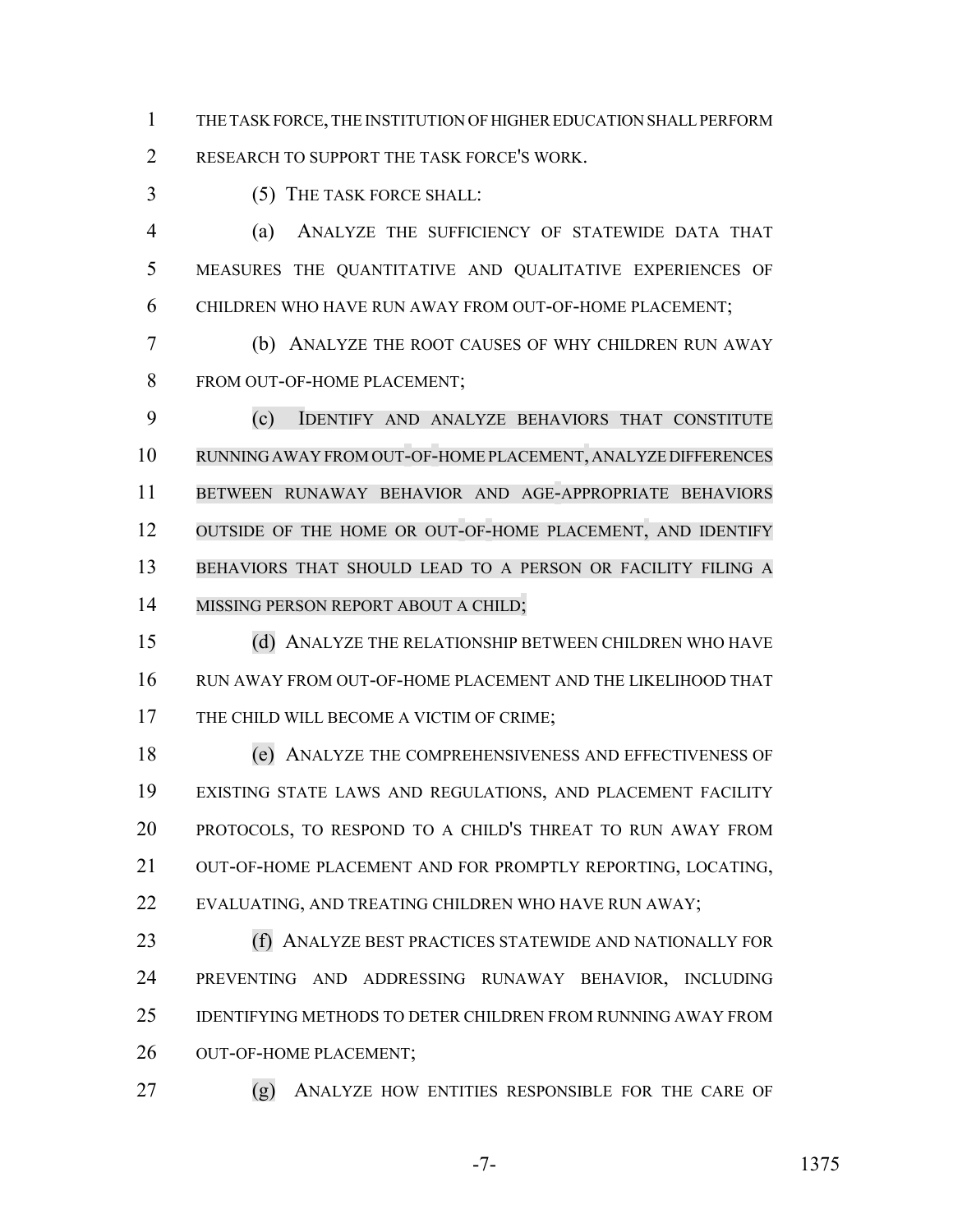CHILDREN WHO RUN AWAY FROM OUT-OF-HOME PLACEMENT CAN COORDINATE A THOROUGH AND CONSISTENT RESPONSE TO RUNAWAY BEHAVIORS;

 (h) IDENTIFY RESOURCES NECESSARY TO IMPROVE OR FACILITATE COMMUNICATION AND COORDINATED EFFORTS RELATED TO CHILDREN WHO RUN AWAY FROM OUT-OF-HOME PLACEMENT AMONG OUT-OF-HOME PLACEMENT FACILITIES, COUNTY DEPARTMENTS OF HUMAN OR SOCIAL SERVICES, AND LAW ENFORCEMENT AGENCIES; AND

 (i) AT ITS DISCRETION, DEVELOP RECOMMENDATIONS TO REDUCE THE NUMBER OF CHILDREN WHO RUN AWAY FROM OUT-OF-HOME PLACEMENT AND INCLUDE THE RECOMMENDATIONS IN ITS REPORTS 12 DESCRIBED IN SUBSECTION (7) OF THIS SECTION.

13 (6) (a) THE INSTITUTION OF HIGHER EDUCATION SHALL CONDUCT FOCUS GROUPS WITH CHILDREN IN OUT-OF-HOME PLACEMENT AND YOUNG ADULTS UNDER TWENTY-TWO YEARS OF AGE WHO HAVE AGED OUT OF THE CHILD PROTECTION SYSTEM TO ASSIST THE TASK FORCE IN FULFILLING ITS DUTIES. THE INSTITUTION SHALL CONDUCT FOCUS GROUPS WITH OUT-OF-HOME PLACEMENT PROVIDERS TO DETERMINE WHAT CONDITIONS LEAD CHILDREN TO RUN AWAY FROM OUT-OF-HOME PLACEMENT, THE PROVIDER'S EFFORTS TO LOCATE CHILDREN WHO HAVE RUN AWAY, AND THE SERVICES PROVIDED TO A RUNAWAY CHILD UPON THE CHILD'S RETURN.

**(b)** THE INSTITUTION OF HIGHER EDUCATION SHALL ASK EACH FOCUS GROUP TO CONSIDER:

 (I) THE REASONS WHY CHILDREN RUN AWAY FROM OUT-OF-HOME PLACEMENT;

(II) OPPORTUNITIES AND RESOURCES THAT COULD PREVENT

-8- 1375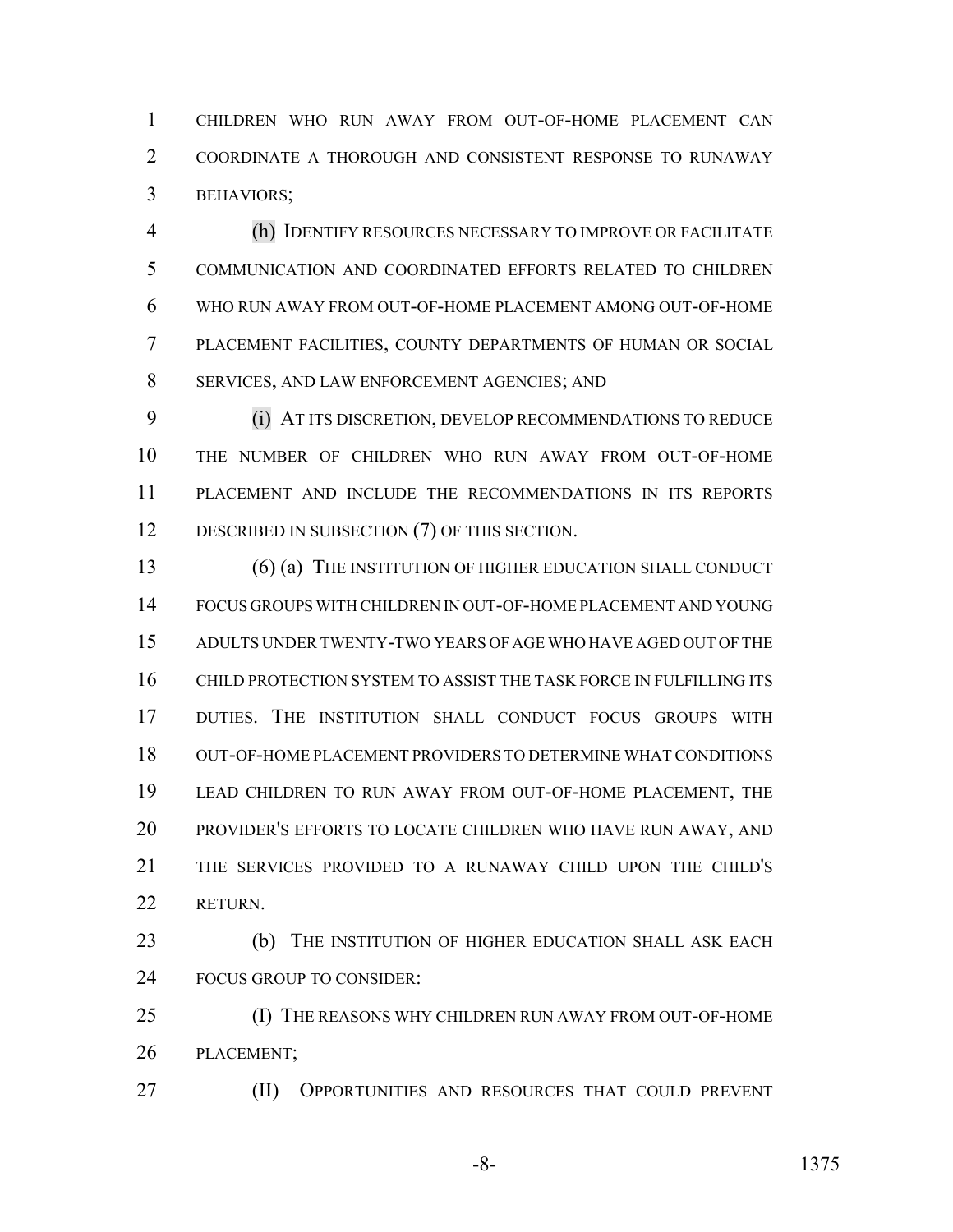CHILDREN FROM RUNNING AWAY FROM OUT-OF-HOME PLACEMENT; AND **(III) RESOURCES THAT CHILDREN NEED TO ENSURE THEIR SAFETY** AND WELL-BEING AFTER THEY RETURN TO OUT-OF-HOME PLACEMENT.

 (c) THE OFFICE SHALL REIMBURSE EACH FOCUS GROUP PARTICIPANT WHO IS A CHILD OR YOUTH FOR THE PARTICIPANT'S REASONABLE EXPENSES INCURRED FOR PARTICIPATING IN A FOCUS GROUP.

 (d) THE INSTITUTION OF HIGHER EDUCATION SHALL MAKE INFORMATION LEARNED FROM THE FOCUS GROUPS PUBLICLY AVAILABLE AND SHALL SUBMIT ITS FINDINGS TO THE TASK FORCE ON OR BEFORE APRIL 1, 2023. PERSONALLY IDENTIFIABLE INFORMATION ABOUT THE PERSONS WHO PARTICIPATED IN A FOCUS GROUP IS CONFIDENTIAL AND THE INSTITUTION SHALL NOT MAKE PUBLIC ANY PERSONALLY IDENTIFIABLE INFORMATION.

 (7) (a) ON OR BEFORE OCTOBER 1, 2023, THE TASK FORCE SHALL SUBMIT A FIRST-YEAR STATUS REPORT TO THE GOVERNOR, THE PRESIDENT OF THE SENATE, THE SPEAKER OF THE HOUSE OF REPRESENTATIVES, AND THE HOUSE OF REPRESENTATIVES PUBLIC AND BEHAVIORAL HEALTH AND HUMAN SERVICES COMMITTEE AND THE SENATE HEALTH AND HUMAN SERVICES COMMITTEE, OR THEIR SUCCESSOR COMMITTEES. THE FIRST-YEAR STATUS REPORT MUST INCLUDE A SUMMARY OF THE TASK FORCE'S WORK AND THE TASK FORCE'S INITIAL FINDINGS AND RECOMMENDATIONS, IF AVAILABLE.

23 (b) ON OR BEFORE OCTOBER 1, 2024, THE TASK FORCE SHALL 24 SUBMIT A FINAL REPORT TO THE GOVERNOR, THE PRESIDENT OF THE SENATE, THE SPEAKER OF THE HOUSE OF REPRESENTATIVES, AND THE HOUSE OF REPRESENTATIVES PUBLIC AND BEHAVIORAL HEALTH AND HUMAN SERVICES COMMITTEE AND THE SENATE HEALTH AND HUMAN